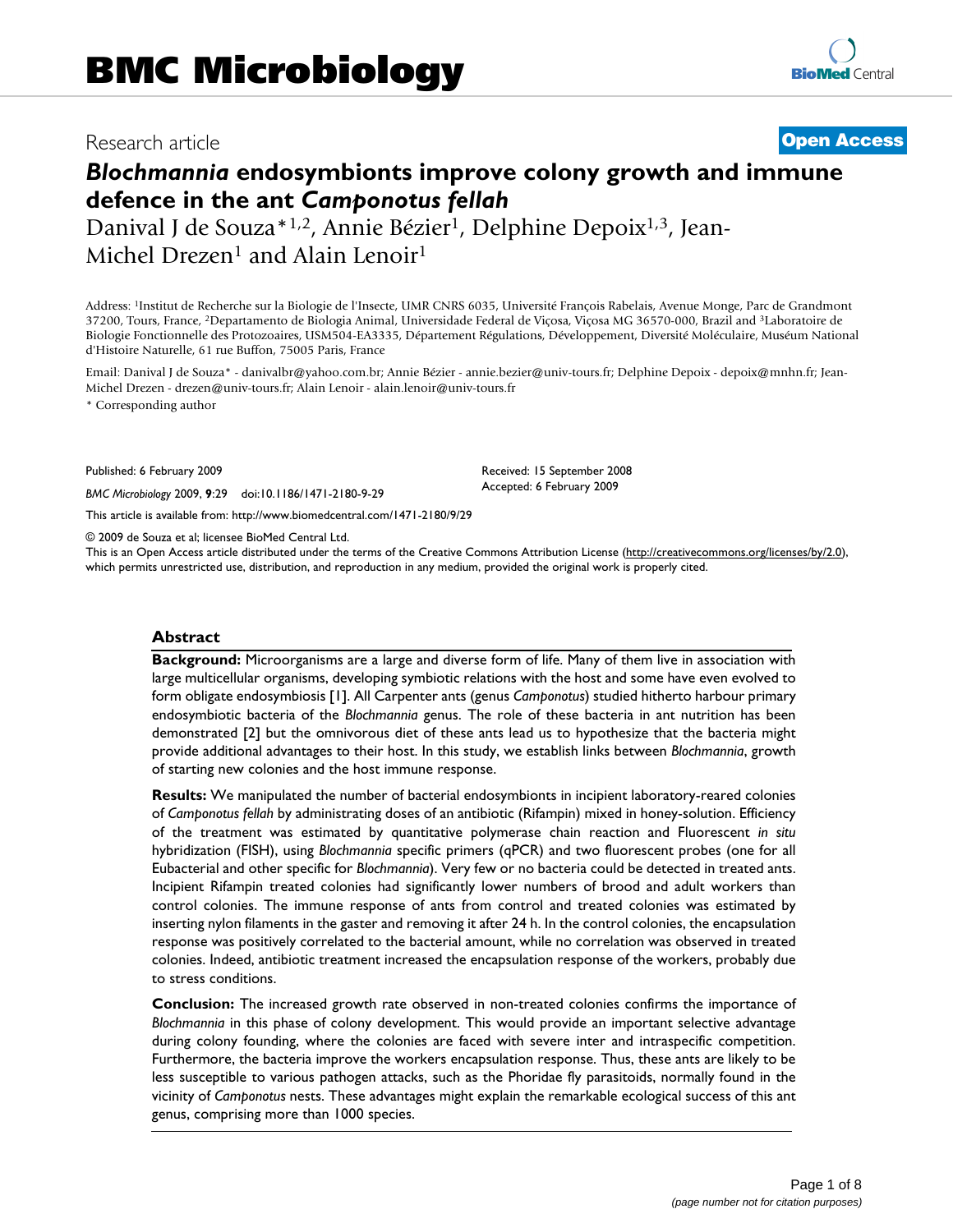# **Background**

An increasing set of data is shedding light on the role of microorganisms that have co-evolved with their hosts, including humans [3]. They illustrate the high diversity of endosymbiotic forms among living organisms. Moreover the evidence of gene transfer between bacterial cells or viruses and eukaryotic cells supports the theory of symbiotic relationships as a major force driving evolution [4] and as a source of phenotypic complexity [5]. Multiple new symbionts are regularly discovered in the same host, which can compete or cooperate [3,6]. Normally, they play a role in host nutrition; defence against pathogens remains an underappreciated benefit of such associations, both in invertebrates and vertebrates [7,8]. Social insects are particularly concerned as they are highly susceptible to infectious diseases, due to their lifestyle, and have evolved several associations with microorganisms [9].

Endosymbionts are very common among insects, especially in those sucking plant sap, feeding on vertebrate blood for their entire life span, and those that eat wood and keratin. As they are all strict specialists in nourishment, it is assumed that endosymbionts play a role in providing complementary elements absent from these restricted diets. *Camponotu*s genus, carpenter ants, have established an association with intracellular endosymbionts *Blochmannia*, a taxon of γ-Proteobacteria, found in all *Camponotus* species studied hitherto [10]. The bacteria live within specialized cells, the bacteriocytes. The function of the endosymbionts is not fully elucidated but their role as dietary complement suppliers has been pointed out after the genome sequence analysis of two *Blochmannia* species. The bacteria is probably able to supply nitrogen and sulphur compounds to the host [11-13]. Moreover, bacteria elimination using antibiotic treatment is deleterious and chemically defined diets can complement bacteria suppression [2,14] demonstrating the necessary nutritional role of bacteria. However, the presence of *Blochmannia* in omnivorous *Camponotus* species suggests that bacteria may also have other functions beneficial to the ants. Some studies have suggested that *Blochmannia* may play a more important role during the colony founding phase and growth rather than in adult worker maintenance [15] or may play a role in pheromone production [\[16](#page-6-0)].

Microbes that forms chronic infections in a host lineage may evolve to promote host survival or benefits to its host, as this will help to maintain its immediate ecological resource [17]. In this context, secondary endosymbionts can provide hosts with defences against parasites, beyond nutritional advantages [18,19]. So far, no similar example with primary endosymbionts has been reported. Externally located bacteria are also capable of conferring protection to insect hosts against parasite infections [20].

Here, we tested the hypotheses that *Blochmannia* provide faster colony development in the initial stages (incipient colonies) as previously stated [15] and/or improve the host immune system of the host. We used the encapsulation rate as an index of the immune response and analysed whether it was correlated or not with the number of bacteria. The use of incipient colonies, obtained from founding queens, is a suitable choice since it allows the study of animals of similar ages and reduces the effects of natural selection operating on colonies throughout their development.

# **Results**

# *Endosymbiont identification*

The 16S rDNA endosymbiont sequence was deposited in the GenBank database under accession number [EF422835.](http://www.ncbi.nih.gov/entrez/query.fcgi?db=Nucleotide&cmd=search&term=EF422835) According to the Ribosomal Database Project [21], the 16S rDNA sequence of *Camponotus fellah* endosymbiont correspond to an unclassified γ-Proteobacteria closely related to 16rDNA sequences from *Blochmannia* endosymbionts bacteria of various *Camponotus* ant species. This sequence has G+C content of 47% which is near to that of other *Blochmannia* symbionts.

When compared with the nucleic sequences of other *Blochmannia* (tools available in NCBI/Blast), maximum identity ranged from 91–93%. However, other *Blochmannia* species present in GenBank exhibit up to 98% of identity to each other. Phylogenetic comparisons showed the existence of a monophyletic group containing classified and unclassified endosymbionts from *Camponotus* ant species, closer to other insect endosymbionts and distinct from other outgroup bacteria (data not published).

The use of FISH with primers specific for Eubacteria and *Blochmannia* endosymbionts showed that bacteriocytes of midgut preparations were full of bacteria. In these preparations it was possible to see the individual bacterium and its rod form. The bacteriocytes were also detected in the oocytes by FISH as well.

# *Effectiveness of antibiotic treatment*

The quantity of *Blochmannia* in midgut bacteriocytes was estimated after Rifampin treatment using two complementary methods: real-time quantitative PCR and Fluorescent *in situ* hybridization (FISH). The two methods showed a reduction of *Blochmannia* numbers in midgut bacteriocytes after 12-weeks of antibiotic treatment. Within this period, FISH did not detect the presence of *Blochmania* in the bacteriocytes (Fig. 1). However quantitative real-time PCR indicated that the bacteria were not completely eliminated as a low quantity of 16S rDNA bacteria molecules can be detected in the midgut. Treated and control groups differed significantly in their content of *Blochmannia* measured as 16S rDNA molecules (Mann-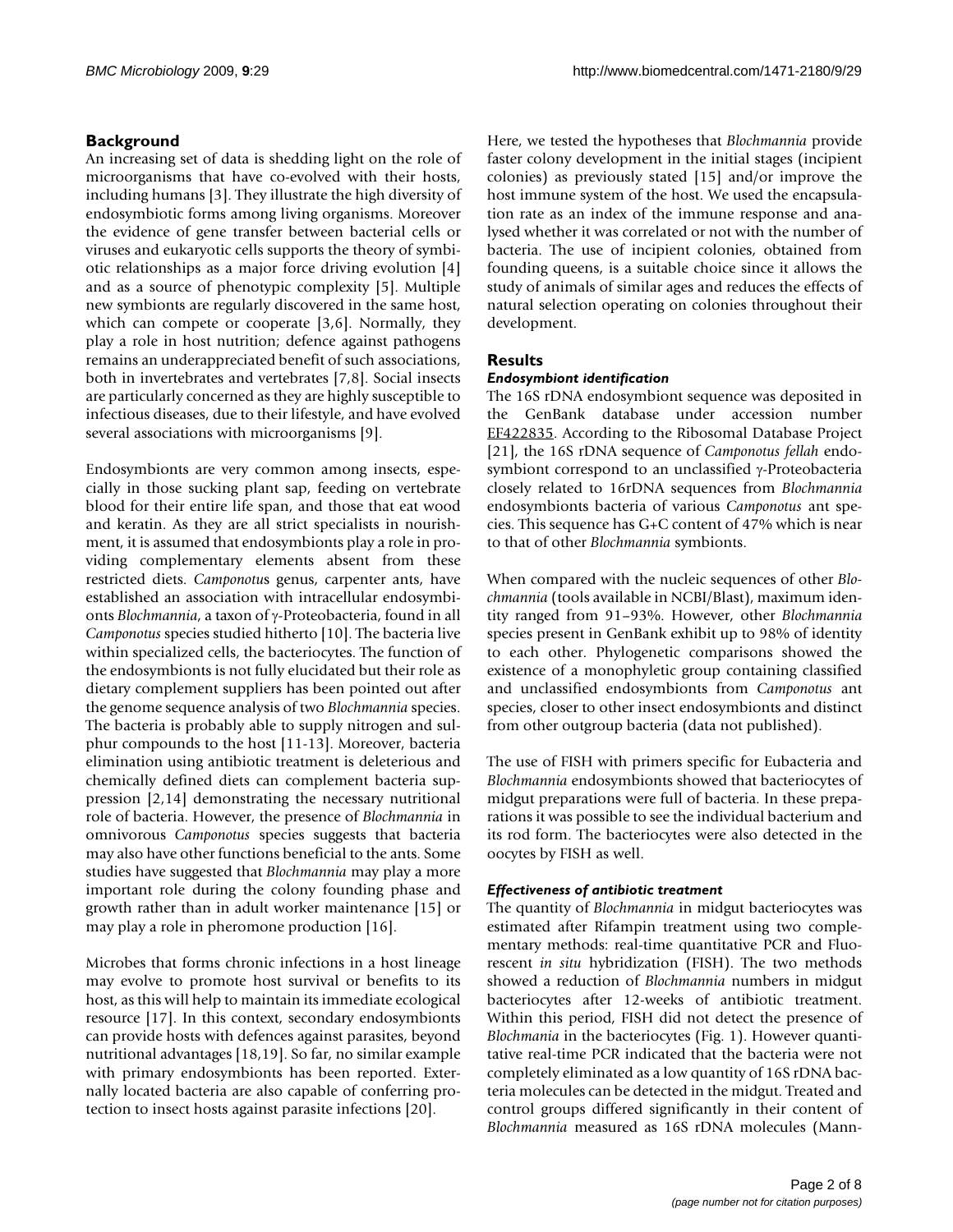

**Figure 1** 

*Blochmannia* **specific fluorescent** *in situ* **hybridisation (FISH) of bacteriocytes (green) in** *C. fellah* **control worker (A) and Rifampin treated worker midguts (B)**. The bacteriocytes of treated worker are hardly visible.

Whitney's U-test = 179.00,  $Z = -3.48$ ,  $p < 0.001$ ) (Fig. 2). The treatment reduced the quantity of bacteria by 75%. Moreover, the individual variation in bacteria amount was more constant in antibiotic treated colonies than in control colonies.

# *Evaluation of colony development*

Each colony was composed of at least one larva, pupa or worker and queen. Colonies composed only with the queen or colonies with a dying queen during the experiment were excluded. After seven months, seven control colonies and nine treated colonies were kept for further analysis. Workers, larvae and pupae numbers were not significantly different during the first three months after the beginning of the experiments. After this time, untreated colonies displayed more accentuated larvae production



# Figure 2

**Endosymbiont number estimation in worker midguts, after 3 months of antibiotic treatment**. Workers from treated groups present a mean number of bacteria significantly lower than the control group (Mann-Whitney's Utest = 179.00,  $Z = -3.48$ ,  $p < 0.001$ ). The bars represent the mean number of 16S rDNA molecules ± semi-quartile range.

and had a higher number of adult workers (Fig 3a and 3c, see table 1, for all statistical results). Pupae number varied significantly throughout the time of the experiment but no difference between treated and control colonies was observed (Fig 3b). The variation in workers numbers was significatively different between treated and control colonies with untreated colonies having more workers (Fig 3c).

# *Amount of* **Blochmannia** *endosymbiont versus encapsulation response*

When expressing encapsulation rate versus 16S rDNA molecules amount (as measure of *Blochmannia* amount in individual midgut), control and treated colonies displayed different patterns of immune response. We found a significant positive correlation between encapsulation rate and bacteria amount in the ants from control colonies: the bacteria did facilitate the encapsulation response (Pearson's r,  $p = 0.003$ ,  $n = 27$ , Fig. 4). On the contrary, ants from treated colonies did not display a correlation between the amount of bacteria in the midgut and the encapsulation response (Pearson's r,  $p = 0.92$ ,  $n = 29$ , Fig.

#### **Table 1:**

| ANOVA main effects |                      |                       |                    |
|--------------------|----------------------|-----------------------|--------------------|
| Mean number        | Antibiotic × control | Time                  | Interaction        |
|                    |                      |                       |                    |
| larvae             | $F_{1112} = 10.12**$ | $F_{7,112} = 6.08***$ | $F_{7,112} = 0.26$ |
| pupae              | $F_{1,112} = 2.79$   | $F_{7,112} = 2.52*$   | $F_{7,112} = 1.20$ |
| workers            | $F_{1112} = 5.53*$   | $F_{7,112} = 1.69$    | $F_{7112} = 0.75$  |
|                    |                      |                       |                    |

Mean number of larvae, pupae and workers analysed by ANOVA. Significance levels are \*P < 0.05, \*\*P < 0.01 and \*\*P  $\leq$  0.001.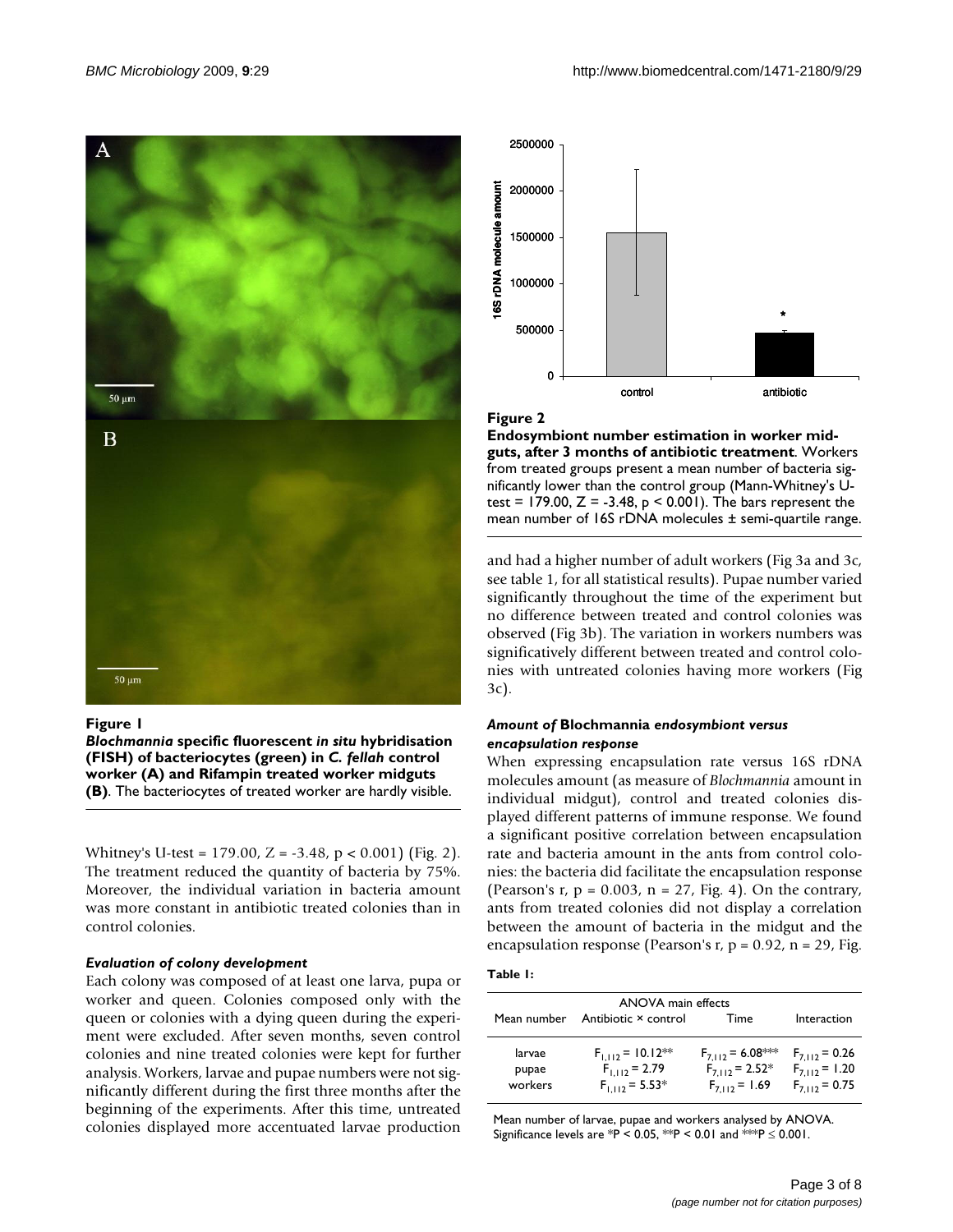





**Mean number of larvae (a), pupae (b) and workers (c), square-root transformed (± SE), for control and antibiotic-treated colonies. N = 7 and 9, respectively**.



Figure 4

**Relationship between** *Blochmannia* **endosymbiont amounts, expressed as ln of 16S rDNA molecules for individual midgut, and encapsulation response**. Δ represent workers from untreated colonies and O represent treated workers.

4). Thus, it seems that antibiotic treatment eliminated the bacterial effects on the immune encapsulation response. An ANCOVA analysis with the encapsulation rate as independent variable showed that treated workers present a significant increase in encapsulation rate ( $F_{1,53}$  = 8.61, p = 0.005). The regression inclinations of treated and control groups differed significantly ( $F_{1,52}$  = 10.06, p = 0.003).

# **Discussion and Conclusion**

In this study, we confirmed that *Blochmannia* plays an important role for *Camponotus* ants by improving the colony growth. We also demonstrated for the first time that *Blochmannia* interacts with the ant immune defence.

Antibiotic treatment with Rifampin considerably reduced the endosymbiont number in the midgut, although they were never totally eliminated and there was a great variability between workers. This may be due to different access to the antibiotic and some ants may not drink the antibiotic solution or, as observed by Feldhaar et al. (2007), may be explained by the fact that DNA of the endosymbiont may still be detectable by qRT-PCR when bacteria are not alive or active. Additionally, it was confirmed that bacterial sequences were not integrated in the genome of the ant by a PCR test performed on ant DNA from legs using *Blochmannia* 16S rDNA and ant 18S rDNA primers (data not shown).

The treatment had a remarkable impact on colony development by reducing larvae production and worker numbers, corroborating previous worker [2]. Carrying out the studies in entire incipient colonies, we can demonstrate the importance of endosymbionts in this phase of colony development. According Feldhaar et al. (2007), essential amino acids provided by endosymbionts improve work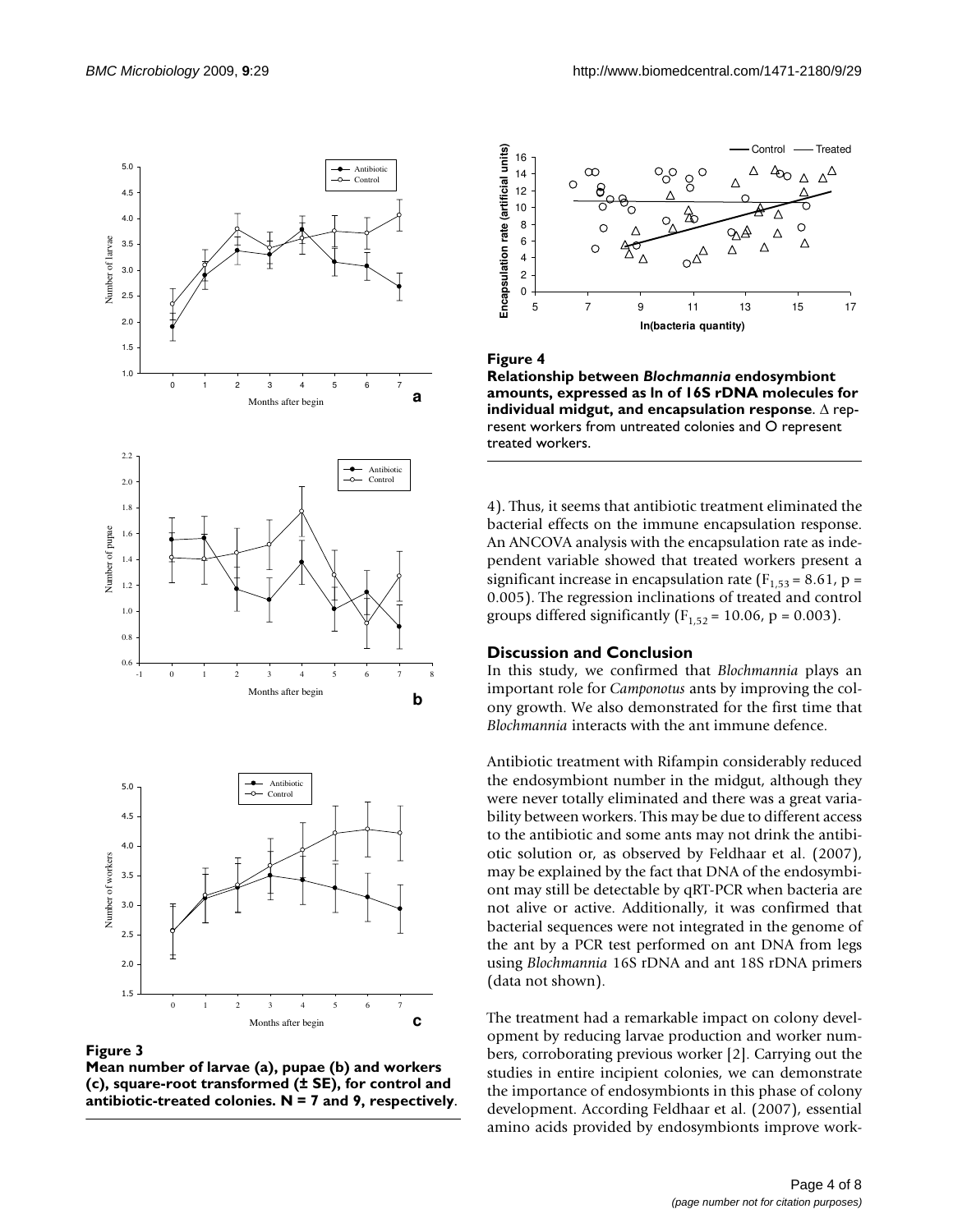ers ability to raise pupae. Here, we have verified that control colonies exhibited a bigger population in the first seven months of colony development. Since the establishment phase is critical for new colonies, harbouring more bacteria may have major ecological consequences in a context of inter and intraspecific competition: more workers confers a special advantage to maintain a young colony, occupy and monopolize food resources. Indeed, animal protein food resources are more unpredictable in the time-space scale. *Blochmannia* presence could signify a possible adaptation for ants to fluctuations in protein availability, permitting the colony growth even in absence of preys. We do not know the mechanisms allowing an increase in brood production, beyond the direct nutritional effects on treated queen, but several mechanisms are plausible, including a direct oogenesis control. For example, it has been demonstrated that *Wolbachia* bacteria are necessary for the host oogenesis in a particular strain of the parasitic wasp *Asobara tabida* [22]. Furthermore, it was evidenced that apoptosis prevention of nurse cells by *Wolbachia* can regulate the host oogenesis [23].

We have demonstrated that *Blochmannia* play another important function by improving *Camponotus* host immune system. The encapsulation rate measured in Rifampin treated workers was significantly higher when compared with control colonies. Although no evident toxic effect (like increase in mortality) was observed, it is expected that antibiotic treatment has stressing effects on workers and that the increase of the encapsulation rate might correspond to an adaptive response to stress. Furthermore, antibiotic treatment seemed to mask the effects of endosymbiont number on encapsulation response observed in control colonies, where the bacteria favoured the encapsulation response. Positive effects of symbionts on host immune system have been described in the last years. For example, the facultative symbionts of *Acyrthosiphon pisum* (the pea aphid) confer it resistance to parasitoid attacks [18]. Recently, it has been demonstrated that *Wolbachia* confer vigorous antiviral protection to *Drosophila* [19]. The mechanisms by which the resistance is expressed is still unknown, but in another example it was showed that symbiotic bacteria could compete directly for space and resources and thus prevent host colonization by pathogens [24,25].

Encapsulation is the principal physiological response against parasitoids suggesting an important role of the stimulation induced by *Blochmannia* in the protection against parasites. This strong interaction between symbiotic bacteria and ants may explain the persistence and broad occurrence of symbiotic bacteria in the *Camponotu*s genus. Ants from *Camponotus* genus are abundant almost everywhere in the world where ants are found, comprising more than 600 described species within an estimated number greater than 1,000 species [26]. Its large distribution, the diversity of forms and food behaviour and the occurrence on diverse environments make the system *Camponotus/Blochmannia* an interesting model to study how ecological forces determine symbiont characteristics and how bacteria determine the ant traits. For example, it is interesting to determine how genetic differences found among different species of *Blochmannia* could be related to host ecological characteristics.

The social habits of the ants make them particularly vulnerable to several parasites and parasitoids. Phoridae flies are frequently found around *Camponotus* nests and their influence is fundamental in regulating the ant communities [27]. So, it can be expected that *Camponotus* species more exposed to Phoridae attack should harbour more bacteria. The physiological mechanism linking bacterial amount and encapsulation response remains unknown. Although the better workers "quality" due to extra nutrients furnished by bacteria is the more probable explanation, direct production of biomolecules in stress situation should not be excluded.

An efficient immune system is a major trait allowing the existence of social insect colonies with thousand of individuals, genetically related [[28](#page-6-1)], living close together, constantly exposed to parasitic disease risks. Competition in the first stages of colony growth constitutes also a great challenge to reach the reproductive stage. Thus, *Blochmannia* endosymbionts appear to be a fundamental partner, responsible for the ecological success of *Camponotus* ants. As more than 10% of insect species depend on obligate bacterial mutualists for their viability and reproduction [29], the research on symbiosis between bacteria and animals appears to be a new and promising field, particularly in social insects.

# **Methods**

# **Camponotus fellah***: sampling sites and culture*

*Camponotus* ants develop by complete metamorphosis, like all hymenopterans, going through stages of the egg, larva, pupa, and adult worker or reproductive. Pupae exist in conspicuous silk cocoons. Newly fecundated females start a new colony, caring for their first brood of larvae until they develop into workers, which then begin to forage for food. Founding queens of *C. fellah* were collected in Tel-Aviv in March 2006 and 2007. Colonies were kept in plastic containers ( $20 \times 20 \times 10$  cm) with plaster nests in a climate chamber (constant temperature of 28°C, 12 h light per day), and were fed twice a week with *Tenebrio molitor* larvae and commercial honey solution (Bee-Happy®, France). In 2006 and 2007 we used 10 control colonies (fed with *Tenebrio* and honey) and 10 treated colonies (fed with *Tenebrio* and honey in the first week, and *Tenebrio* larvae and honey solution containing 1% of the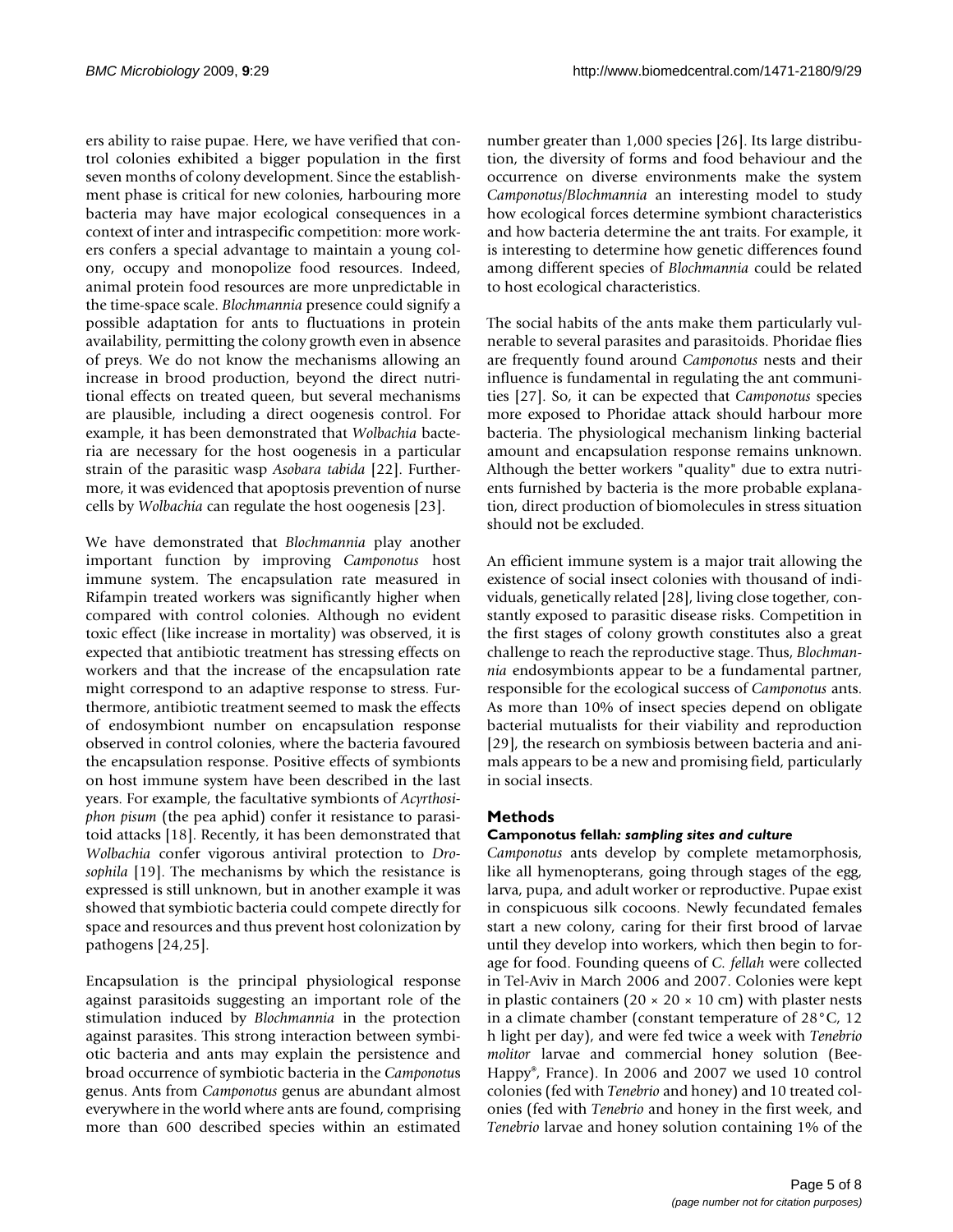antibiotic Rifampin the second week and after). In previous studies on other *Camponotus* species [30] Rifampin was shown to reduce the number of bacteria without increasing mortality and did not cause damage to the ant midgut tissues. The treatment was maintained during three months.

Because the occurrence of *Wolbachia* is widespread in ants [31] and these symbiotic bacteria can have negative effects on immunity-related traits of insects [32], their incidence was checked in the *C. fellah* colonies studied, using two pairs of primers based on *Wolbachia ftsZ* sequences [31], so as to amplify A and B-group *Wolbachia* specific product [31]. No incidence of *Wolbachia* was detected.

# *Symbiont identification*

Symbiont identification was based on sequencing of the *16S rRNA* gene and Fluorescent *in situ* hybridization. The *16S rRNA* gene was amplified using the previously described primers SL (TTGGGATCCAGAGTTTGATCAT-GGCTCAGAT) and SR (CACGAATTCTACCTTGTTAC-GACTTCACCCC) [33]. The PCR reactions were performed in a total volume of 25 μl containing 2.5 mM dNTPs, 7.5 mM MgCl2, 5 pmol each oligonucleotide and 2.5 U/μl *Taq* DNA polymerase (GoldStar®). Amplification was performed in an Eppendorf thermocycler according to the following conditions: 30 s denaturation at 94°C, 30 s primers annealing at 55 °C and 1.5 min primer extension at 72°C, running 35 cycles. The amplified DNA fragment of approximately 1,550 bp was purified using a QIAquick PCR purification Kit (Qiagen) and directly sequenced using the ABI PRISM™ dye terminator cycle. The sequencing reactions were performed using the SL and SR primers and using the two internal primers sequences CampL (5'-GAATTACTGGGCGTAAAGAGT-3') and CampR (5'-GGAACGTATTCACCG TGAC-3'). Additionally, two reverse primers were designed to complete the sequences: P1rev(5'-CTCTCAGACCAGCTAAGGAT-3') and P2rev(5'-ACCGCTACACCTGGAATTCT-3').

The oligonucleotides used for *in situ* hybridization were described previously. Bacteriocytes were visualized by FISH with oligonucleotide probes Eub338 (5'-GCT-GCCTCCCGTAGGAGT-3') [34], targeting a conserved region of the eubacterial 16S rRNA, and with Bfl172 (5'- CCTATCTGGGTTCATCCAATGGCATAAGGC-3'), targeting a 16S rRNA region specific for *B. floridanus* [33]. Probes were labelled with the fluorescent dyes Cy3 or FITC at the 5' end (MWG-BIOTECH AG, Ebersberg, Germany). For protocol process details see [2]. The ovaries of three years old queen were dissected, fixed and hybridized like the midguts. The slides were analyzed with a Leica DMR microscope (Leica Microsystems, Wetzlar, Germany) and pictures were taken with a RT Slider digital camera (Diagnostic Instruments Inc., Sterling Heights, MI, USA).

# *Evaluation of colony development*

Colonies collected in 2006 were used to evaluate control colonies *versus* treated colonies development. Over a period of seven months (including the first three months of antibiotic treatment) the number of brood (larvae and pupae) and workers in each colony were counted each month, during seven months.

# *Encapsulation rate assay*

Encapsulation followed by melanisation is an efficient innate immune response against parasites. We can trigger this response by inserting an inert antigen, like nylon filament. To measure the ant immune response, an encapsulation test was performed by inserting a 1.5 mm-long piece of nylon monofilament (0.12 mm diameter) in the pleural membrane between the second and third tergite. This procedure was carried out on three workers from each colony, with a total of 30 workers for each group, based on the procedures adopted by Rantala & Kortet [35]. Twenty four hours after, the implants were removed from the haemocoel and placed on a glass slide to be mounted into Clarion™ medium. The filament was examined under a light microscope and photographed using a digital camera (Olympus DP50). The mean grey value of the whole implant was measured using the ImageJ 1.37v software. We assumed that the darkest grey received the highest encapsulation rate (total black). The background grey value was subtracted to correct the values of the implants. The midgut of each worker was dissected in sterile PBS (137 mM NaCl-2.7 mM KCl-4.3 mM sodium phosphate-1.4 mM potassium phosphate, pH 7.2) and conserved in tubes independently at -20C° for quantitative PCR.

# *Assessing antibiotic treatment effects*

Antibiotc treatments effects were assessed by two different and complementary techniques: Real time qPCR and Fluorescent *in situ* hybridization (Fish).

# *Real time qPCR*

DNA was isolated from the whole midgut of individual workers that were previously tested for encapsulation rate (see Encapsulation assays) using DNA extraction commercial kit (Gentra Systems Puregene<sup>®</sup>, Minneapolis, MN, USA) according to manufacturer's recommendations then resuspended in 20 μl double distilled water. Quantitative PCR reactions were performed in presence of SYBR Green on ABI Prism 7000 gene expression system according to the manufacturers' instructions (Applied Biosystems, France) using 5-time dilution of each DNA. Bacteria were quantified using specific primers designed to amplified a 16S rDNA 150-bp-length fragment of *Blochmannia* (16SFor 5'-AGAATTCCAGGTGTAGCGGTG-3' and 16SRev 5'-TACGGCATGGACTACCAGGG-3'). Ant DNA were quantified using specific primers designed to amplify a 18S rDNA 150-bp-length fragment (18SFor 5'-TTA-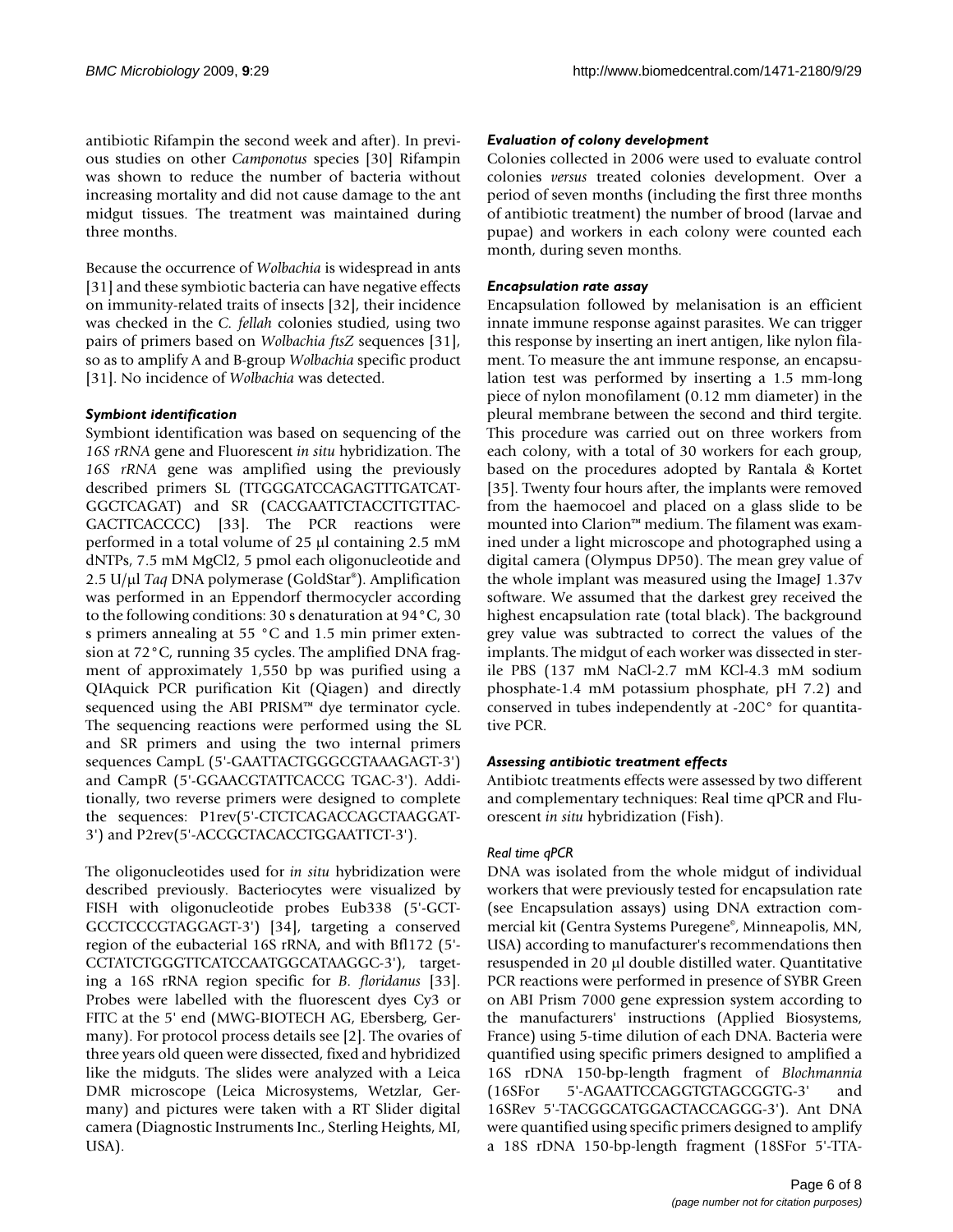GAGTGCTTAAAGCAGGC-3' and 18SRev 5'- ACCTCTAACGTCGCAATACG-3'). These primers had been efficiently used in another study with *Blochmannia floridanus* [14]. The 18S rRNA ant gene copy number was used so as to normalize each dissected sample with the same quantity of ant DNA material. This gene was first specifically cloned and sequenced. Then real-time PCR specific primers (18SFor 5'-TTAGAGTGCTTAAAG-CAGGC-3' and 18SRev 5'-ACCTCTAACGTCGCAATACG-3') were design based on the sequence and used to generate by classic PCR a 18S rDNA specific amplicon used to establish a standard curve expressing the Cycle Threshold (Ct) versus the logarithm of the copy number of 18S rDNA purified PCR products. These specific primers were also used to amplify 18S rDNA using DNA extracted from dissected samples. The exact copy number of 18S rDNA was established based on the experimentally obtained Ct value and the standard curve. This value was used to correct the calculated copy number of bacterial 16S rDNA.

#### *Fluorescent In Situ hybridisation (FISH)*

Bacteriocyte were visualized by FISH with oligonucleotide probes as previously described in the method topic "Symbiont identification".

# **Authors' contributions**

DJS and AL planned and coordinated the study. AB and DJS conducted the quantification of bacteria by q-PCR and FISH. DJS and DD identified the *Blochmannia*. All authors wrote the article.

# **Acknowledgements**

We thank Danielle Mersch and Stephane Dorsaz from Lausanne University and Abraham Hefetz from Tel-Aviv University for collection of the mated queen ants. Heike Feldhaar and Sascha Stoll from Wurzburg University aided us on FISH and Quantitative PCR techniques. Terezinha Della Lucia and Elisabeth Huguet aided us to improve the writing. The first author was financially supported by grants from the Capes (Coordenação de Aperfeiçoamento de Pessoal de Nível Superior-Brasil).

# **References**

- 1. Wernegreen J: Endosymbiosis: Lessons in conflict resolution. *Plos Biol* 2004, **2:**307-311.
- Feldhaar H, Straka J, Krischke M, Berthold K, Stoll S, Mueller MJ, Gross R: **Nutritional upgrading for omnivorous carpenter ants by the endosymbiont** *Blochmannia***[.](http://www.ncbi.nlm.nih.gov/entrez/query.fcgi?cmd=Retrieve&db=PubMed&dopt=Abstract&list_uids=17971224)** *BMC Biol* 2007, **5:**48.
- 3. Dethlefsen L, McFall-Ngai M, Relman DA: **[An ecological and evo](http://www.ncbi.nlm.nih.gov/entrez/query.fcgi?cmd=Retrieve&db=PubMed&dopt=Abstract&list_uids=17943117)[lutionary perspective on human-microbe mutualism and dis](http://www.ncbi.nlm.nih.gov/entrez/query.fcgi?cmd=Retrieve&db=PubMed&dopt=Abstract&list_uids=17943117)[ease.](http://www.ncbi.nlm.nih.gov/entrez/query.fcgi?cmd=Retrieve&db=PubMed&dopt=Abstract&list_uids=17943117)** *Nature* 2007, **449:**811-818.
- 4. Margulis L, Fester R: *Symbiosis as a source of evolutionary innovation-speciation and morphogenesis* Cambridge, MIT Press; 1991.
- Moran NA: **[Symbiosis as an adaptive process and source of](http://www.ncbi.nlm.nih.gov/entrez/query.fcgi?cmd=Retrieve&db=PubMed&dopt=Abstract&list_uids=17494762) phenotypic complexity.** *Proc Natl Acad Sci USA 2007*, **[phenotypic complexity.](http://www.ncbi.nlm.nih.gov/entrez/query.fcgi?cmd=Retrieve&db=PubMed&dopt=Abstract&list_uids=17494762)** *Proc Natl Acad Sci USA* 2007, **104:**8627-8633.
- 6. Vautrin E, Genieys S, Charles S, Vavre F: **[Do vertically transmitted](http://www.ncbi.nlm.nih.gov/entrez/query.fcgi?cmd=Retrieve&db=PubMed&dopt=Abstract&list_uids=18171386) [symbionts co-existing in a single host compete or cooperate?](http://www.ncbi.nlm.nih.gov/entrez/query.fcgi?cmd=Retrieve&db=PubMed&dopt=Abstract&list_uids=18171386) [A modelling approach.](http://www.ncbi.nlm.nih.gov/entrez/query.fcgi?cmd=Retrieve&db=PubMed&dopt=Abstract&list_uids=18171386)** *J Evol Biol* 2008, **21:**145-161.
- 7. Lombardo M: **Access to mutualistic endosymbiotic microbes: an underappreciated benefit of group living.** *Behav Ecol Sociobiol* 2008, **62:**479-497.
- 8. Krause J, Ruxton GD: *Living in groups* New York, Oxford University Press; 2002.
- 9. Cremer S, Armitage SAO, Schmid-Hempel P: **[Social Immunity.](http://www.ncbi.nlm.nih.gov/entrez/query.fcgi?cmd=Retrieve&db=PubMed&dopt=Abstract&list_uids=17714663)** *Curr Biol* 2007, **17:**R693-R702.
- 10. Degnan PH, Lazarus AB, Brock CD, Wernegreen JJ: **Host-symbiont stability and fast evolutionary rates in an ant-bacterium association: Cospeciation of** *Camponotus* **species and their endosymbionts,** *Candidatus* **[Blochmannia.](http://www.ncbi.nlm.nih.gov/entrez/query.fcgi?cmd=Retrieve&db=PubMed&dopt=Abstract&list_uids=14965905)** *Syst Biol* 2004, **53:**95-110.
- 11. Gaudermann P, Vogl I, Zientz E, Silva FJ, Moya A, Gross R, Dandekar T: **Analysis of and function predictions for previously conserved hypothetical or putative proteins in** *Blochmannia floridanus***[.](http://www.ncbi.nlm.nih.gov/entrez/query.fcgi?cmd=Retrieve&db=PubMed&dopt=Abstract&list_uids=16401340)** *Bmc Microbiol* 2006, **6:**1.
- Degnan PH, Lazarus AB, Wernegreen JJ: Genome sequence of *Blochmannia pennsylvanicus* **[indicates parallel evolutionary](http://www.ncbi.nlm.nih.gov/entrez/query.fcgi?cmd=Retrieve&db=PubMed&dopt=Abstract&list_uids=16077009) [trends among bacterial mutualists of insects.](http://www.ncbi.nlm.nih.gov/entrez/query.fcgi?cmd=Retrieve&db=PubMed&dopt=Abstract&list_uids=16077009)** *Genome Res* 2005, **15:**1023-1033.
- 13. Gil R, Silva FJ, Zientz E, Delmotte F, Gonzalez-Candelas F, Latorre A, Rausell C, Kamerbeek J, Gadau J, Holldobler B, *et al.*: **The genome sequence of** *Blochmannia floridanus***[: Comparative analysis of](http://www.ncbi.nlm.nih.gov/entrez/query.fcgi?cmd=Retrieve&db=PubMed&dopt=Abstract&list_uids=12886019) [reduced genomes.](http://www.ncbi.nlm.nih.gov/entrez/query.fcgi?cmd=Retrieve&db=PubMed&dopt=Abstract&list_uids=12886019)** *Proc Natl Acad Sci USA* 2003, **100:**9388-9393.
- 14. Zientz E, Beyaert N, Gross R, Feldhaar H: **Relevance of the endosymbiosis of** *Blochmannia floridanus* **[and carpenter ants at dif](http://www.ncbi.nlm.nih.gov/entrez/query.fcgi?cmd=Retrieve&db=PubMed&dopt=Abstract&list_uids=16957225)[ferent stages of the life cycle of the host.](http://www.ncbi.nlm.nih.gov/entrez/query.fcgi?cmd=Retrieve&db=PubMed&dopt=Abstract&list_uids=16957225)** *Appl Environ Microbiol* 2006, **72:**6027-6033.
- 15. Wernegreen JJ, Degnan PH, Lazarus AB, Palacios C, Bordenstein SR: **[Genome evolution in an insect cell: Distinct features of an](http://www.ncbi.nlm.nih.gov/entrez/query.fcgi?cmd=Retrieve&db=PubMed&dopt=Abstract&list_uids=12700158) [ant-bacterial partnership.](http://www.ncbi.nlm.nih.gov/entrez/query.fcgi?cmd=Retrieve&db=PubMed&dopt=Abstract&list_uids=12700158)** *Biol Bull* 2003, **204:**221-231.
- <span id="page-6-0"></span>16. Sauer C, Stackebrandt E, Gadau J, Holldobler B, Gross R: **Systematic relationships and cospeciation of bacterial endosymbionts and their carpenter ant host species: proposal of the new taxon** *Candidatus* **[Blochmannia gen. nov.](http://www.ncbi.nlm.nih.gov/entrez/query.fcgi?cmd=Retrieve&db=PubMed&dopt=Abstract&list_uids=11034499)** *Int J Syst Evol Microbiol* 2000, **50:**1877-1886.
- 17. Moran NA: **[Symbiosis.](http://www.ncbi.nlm.nih.gov/entrez/query.fcgi?cmd=Retrieve&db=PubMed&dopt=Abstract&list_uids=17055966)** *Curr Biol* 2006, **16:**R866-R871.
- 18. Oliver KM, Russell JA, Moran NA, Hunter MS: **[Facultative bacte](http://www.ncbi.nlm.nih.gov/entrez/query.fcgi?cmd=Retrieve&db=PubMed&dopt=Abstract&list_uids=12563031)[rial symbionts in aphids confer resistance to parasitic wasps.](http://www.ncbi.nlm.nih.gov/entrez/query.fcgi?cmd=Retrieve&db=PubMed&dopt=Abstract&list_uids=12563031)** *Proc Natl Acad Sci USA* 2003, **100:**1803-1807.
- 19. Hedges LM, Brownlie JC, O'Neill SL, Johnson KN: *Wolbachia* **[and](http://www.ncbi.nlm.nih.gov/entrez/query.fcgi?cmd=Retrieve&db=PubMed&dopt=Abstract&list_uids=18974344) [virus protection in insects.](http://www.ncbi.nlm.nih.gov/entrez/query.fcgi?cmd=Retrieve&db=PubMed&dopt=Abstract&list_uids=18974344)** *Science* 2008, **322:**702.
- 20. Kaltenpoth M, Gottler W, Herzner G, Strohm E: **[Symbiotic bacte](http://www.ncbi.nlm.nih.gov/entrez/query.fcgi?cmd=Retrieve&db=PubMed&dopt=Abstract&list_uids=15753044)[ria protect wasp larvae from fungal infestation.](http://www.ncbi.nlm.nih.gov/entrez/query.fcgi?cmd=Retrieve&db=PubMed&dopt=Abstract&list_uids=15753044)** *Curr Biol* 2005, **15:**475-479.
- 21. Wang Q, Garrity GM, Tiedje JM, Cole JR: **[Naive Bayesian classifier](http://www.ncbi.nlm.nih.gov/entrez/query.fcgi?cmd=Retrieve&db=PubMed&dopt=Abstract&list_uids=17586664) [for rapid assignment of rRNA sequences into the new bacte](http://www.ncbi.nlm.nih.gov/entrez/query.fcgi?cmd=Retrieve&db=PubMed&dopt=Abstract&list_uids=17586664)[rial taxonomy.](http://www.ncbi.nlm.nih.gov/entrez/query.fcgi?cmd=Retrieve&db=PubMed&dopt=Abstract&list_uids=17586664)** *Appl Environ Microbiol* 2007, **73:**5261-5267.
- 22. Dedeine F, Vavre F, Fleury F, Loppin B, Hochberg ME, Bouletreau M: **Removing symbiotic** *Wolbachia* **[bacteria specifically inhibits](http://www.ncbi.nlm.nih.gov/entrez/query.fcgi?cmd=Retrieve&db=PubMed&dopt=Abstract&list_uids=11353833) [oogenesis in a parasitic wasp.](http://www.ncbi.nlm.nih.gov/entrez/query.fcgi?cmd=Retrieve&db=PubMed&dopt=Abstract&list_uids=11353833)** *Proc Natl Acad Sci USA* 2001, **98:**6247-6252.
- 23. Pannebakker BA, Loppin B, Elemans CPH, Humblot L, Vavre F: **[Par](http://www.ncbi.nlm.nih.gov/entrez/query.fcgi?cmd=Retrieve&db=PubMed&dopt=Abstract&list_uids=17190825)[asitic inhibition of cell death facilitates symbiosis.](http://www.ncbi.nlm.nih.gov/entrez/query.fcgi?cmd=Retrieve&db=PubMed&dopt=Abstract&list_uids=17190825)** *Proc Natl Acad Sci USA* 2007, **104:**213-215.
- 24. Dillon RJ, Vennard CT, Buckling A, Charnley AK: **Diversity of locust gut bacteria protects against pathogen invasion.** *Ecol Lett* 2005, **8:**1291-1298.
- 25. Gilturnes MS, Hay ME, Fenical W: **[Symbiotic marine-bacteria](http://www.ncbi.nlm.nih.gov/entrez/query.fcgi?cmd=Retrieve&db=PubMed&dopt=Abstract&list_uids=2781297) [chemically defend crustacean embryos from a pathogenic](http://www.ncbi.nlm.nih.gov/entrez/query.fcgi?cmd=Retrieve&db=PubMed&dopt=Abstract&list_uids=2781297) [fungus.](http://www.ncbi.nlm.nih.gov/entrez/query.fcgi?cmd=Retrieve&db=PubMed&dopt=Abstract&list_uids=2781297)** *Science* 1989, **246:**116-118.
- 26. Hölldobler B, Wilson EO: *The ants* Cambridge, Harvard University Press; 1990.
- 27. Feener JDH: **Is the assembly of ant communities mediated by parasitoids?** *Oikos* 2000, **90:**79-88.
- <span id="page-6-1"></span>28. Wernegreen JJ, Lazarus AB, Degnan PH: **Small genome of** *Candidatus* **Blochmannia, the bacterial endosymbiont of** *Camponotus***[, implies irreversible specialization to an intracellular](http://www.ncbi.nlm.nih.gov/entrez/query.fcgi?cmd=Retrieve&db=PubMed&dopt=Abstract&list_uids=12177348) [lifestyle.](http://www.ncbi.nlm.nih.gov/entrez/query.fcgi?cmd=Retrieve&db=PubMed&dopt=Abstract&list_uids=12177348)** *Microbiology* 2002, **148(Pt 8):**2551-2556.
- 29. Wernegreen JJ: **[Genome evolution in bacterial endosymbionts](http://www.ncbi.nlm.nih.gov/entrez/query.fcgi?cmd=Retrieve&db=PubMed&dopt=Abstract&list_uids=12415315) [of insects.](http://www.ncbi.nlm.nih.gov/entrez/query.fcgi?cmd=Retrieve&db=PubMed&dopt=Abstract&list_uids=12415315)** *Nat Rev Genet* 2002, **3:**850-861.
- 30. Sauer C, Dudaczek D, Holldobler B, Gross R: **Tissue localization of the endosymbiotic bacterium "***Candidatus* **Blochmannia floridanus" in adults and larvae of the carpenter ant** *Camponotus floridanus***[.](http://www.ncbi.nlm.nih.gov/entrez/query.fcgi?cmd=Retrieve&db=PubMed&dopt=Abstract&list_uids=12200264)** *Appl Environ Microbiol* 2002, **68:**4187-4193.
- 31. Wenseleers T, Ito F, van Borm S, Huybrechts R, Volckaert F, Billen J: **Widespread occurrence of the micro-organism** *Wolbachia* **in ants.** *Proc R Soc Lond B Biol Sci* 1998, **265:**1447-1452.
- 32. Fytrou A, Schofield PG, Kraaijeveld AR, Hubbard SF: *Wolbachia* **infection suppresses both host defence and parasitoid counter-defence.** *Proc R Soc Lond B Biol Sci* 2006, **273:**791-796.